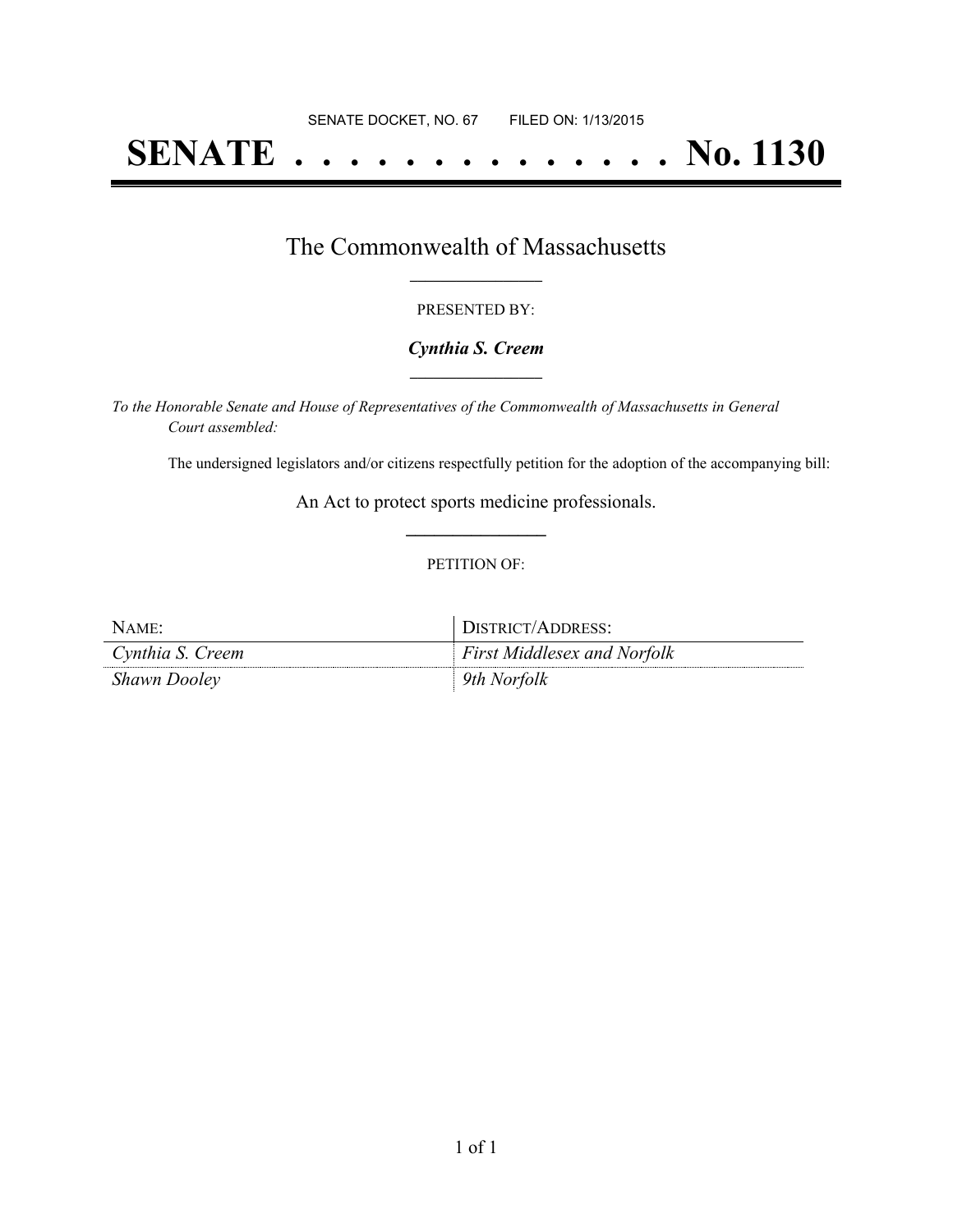# SENATE DOCKET, NO. 67 FILED ON: 1/13/2015 **SENATE . . . . . . . . . . . . . . No. 1130**

By Ms. Creem, a petition (accompanied by bill, Senate, No. 1130) of Cynthia S. Creem and Shawn Dooley for legislation to protect sports medicine professionals. Public Health.

## The Commonwealth of Massachusetts

**In the One Hundred and Eighty-Ninth General Court (2015-2016) \_\_\_\_\_\_\_\_\_\_\_\_\_\_\_**

**\_\_\_\_\_\_\_\_\_\_\_\_\_\_\_**

An Act to protect sports medicine professionals.

Be it enacted by the Senate and House of Representatives in General Court assembled, and by the authority *of the same, as follows:*

| $\mathbf{1}$ | SECTION 1. Section 7 of chapter 112 of the General Laws is hereby amended by                         |
|--------------|------------------------------------------------------------------------------------------------------|
| 2            | striking out the following: "to a physician authorized to practice medicine in another state or      |
| 3            | country, when he is providing medical services only to athletes or team personnel attending a        |
| 4            | sporting event sponsored by the United States Olympic Committee or a World Cup Organizing            |
| 5            | Committee."                                                                                          |
| 6            | SECTION 2. Section 7 is hereby further amended by adding the following new section:-                 |
| 7            | Section 7A. If a sports medicine professional provides covered medical services to an                |
| 8            | athlete, an athletic team, or a staff member of an athletic team in Massachusetts, such services     |
| 9            | shall be deemed to have been provided in the State where the sports medicine professional is         |
| 10           | licensed to practice, for the following purposes: Determining the medical professional liability     |
| 11           | insurance of that professional; and determining the civil and criminal malpractice liability of that |
| 12           | professional.                                                                                        |